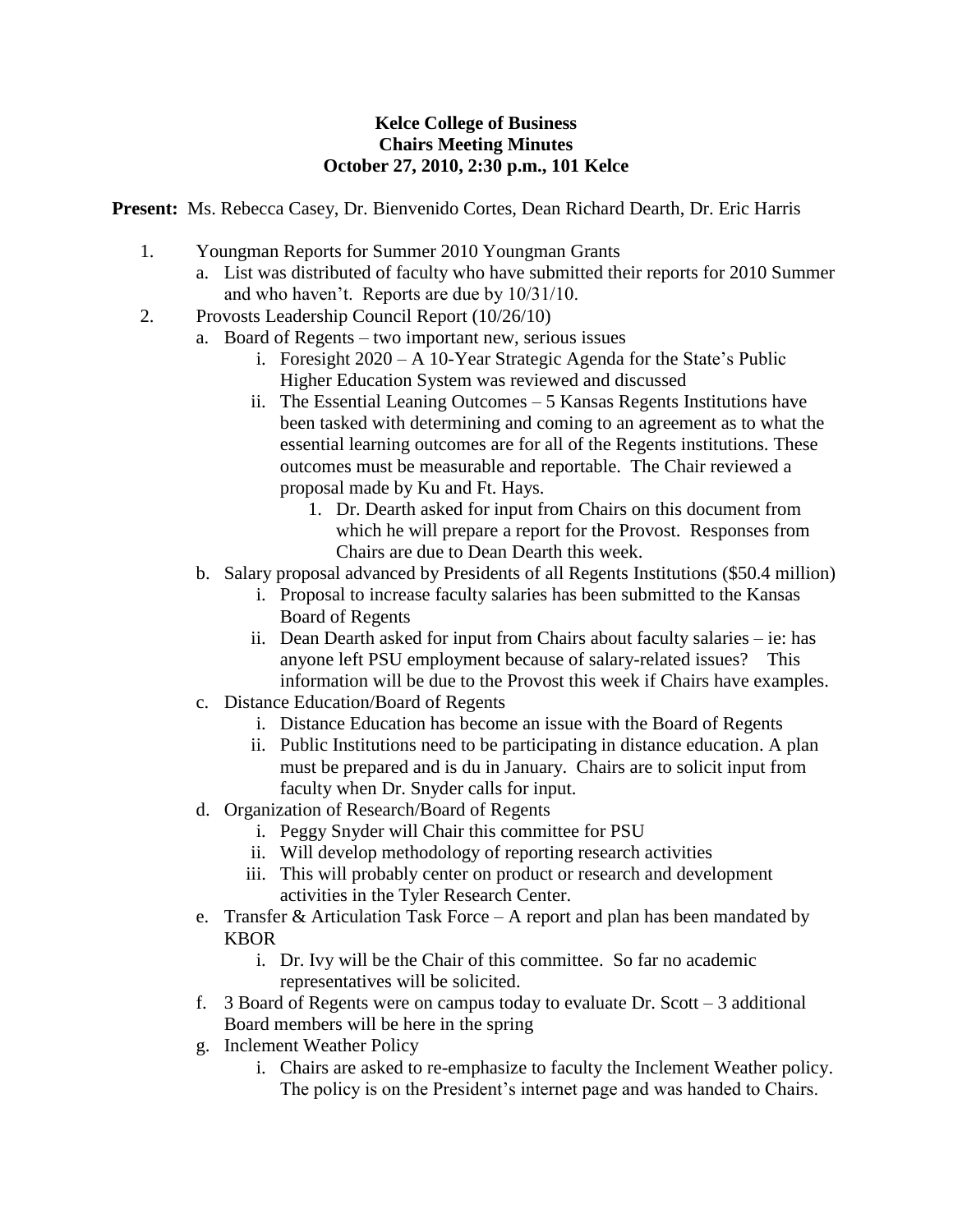- h. Guide for On-Campus Camps (Jamie Brooksher)
	- i. This policy guide is being prepared for future. This will include one day events and is largely and outgrowth of the football camp situation last summer.
- i. Strategic Plan for Academic Affairs has now been adopted. This plan should be use to articulate unit plans.
- j. A new committee to determine priorities for OIS work orders will be established in the near future and Chaired by Dr. Ivy. The name for this committee has not yet been determined. No academic representatives will be chosen for the time being.
- k. A new step will be added to the Strategic Planning Process in the spring
	- i. Departments will be required to make an additional progress reports after the reports have been submitted
- 3. Department Reports
	- a. MGMKT (Dr. Harris)
		- i. Discussed issues associated with removing MATH 153 Analytic Processes from the COB curriculum
		- ii. Dr. Harris has had numerous questions this week since removing the MATH 153 course from the curriculum has been legislated
		- iii. Will eventually need to offer 3 Basic Quantitative Business Methods (MGMKT 310) courses each semester
		- iv. Discussed whether MGMKT 310 should be offered in the summer
	- b. ACIS (Ms. Casey)
		- i. Furniture (computer tables) for the Accounting Lab has been chosen. Order will be submitted.
	- c. ECON (Dr. Cortes)
		- i. College of Education is returning the Center for Economic Education to the Department of Economics, Finance & Banking.
		- ii. Visitors from Taiwan (University of Taipei) will be at PSU on November 18
- 4. Budget Forum (presented by Dr. Scott on 10/26)
	- a. Information from the forum will be listed on the PSU web site
	- b. No budget cuts are expected in FY 2011
	- c. 2012 state of Kansas budget looks rough predicting a shortfall in the state revenues
- 5. 2010-2011 Committees
	- a. Discussed draft of committee assignments
	- b. Changes to the Committee assignments and Department Committee lists (including purpose and constitution of each, supported by Rules of Organization for each Department) will be due to Dr. Dearth ASAP
	- c. The college and each department are obligated to have current committee assignments and make sure the committees are constituted and organized according to the rules.
	- d. Minutes for all committees should be kept up-to-date
- 6. Tenure Policies